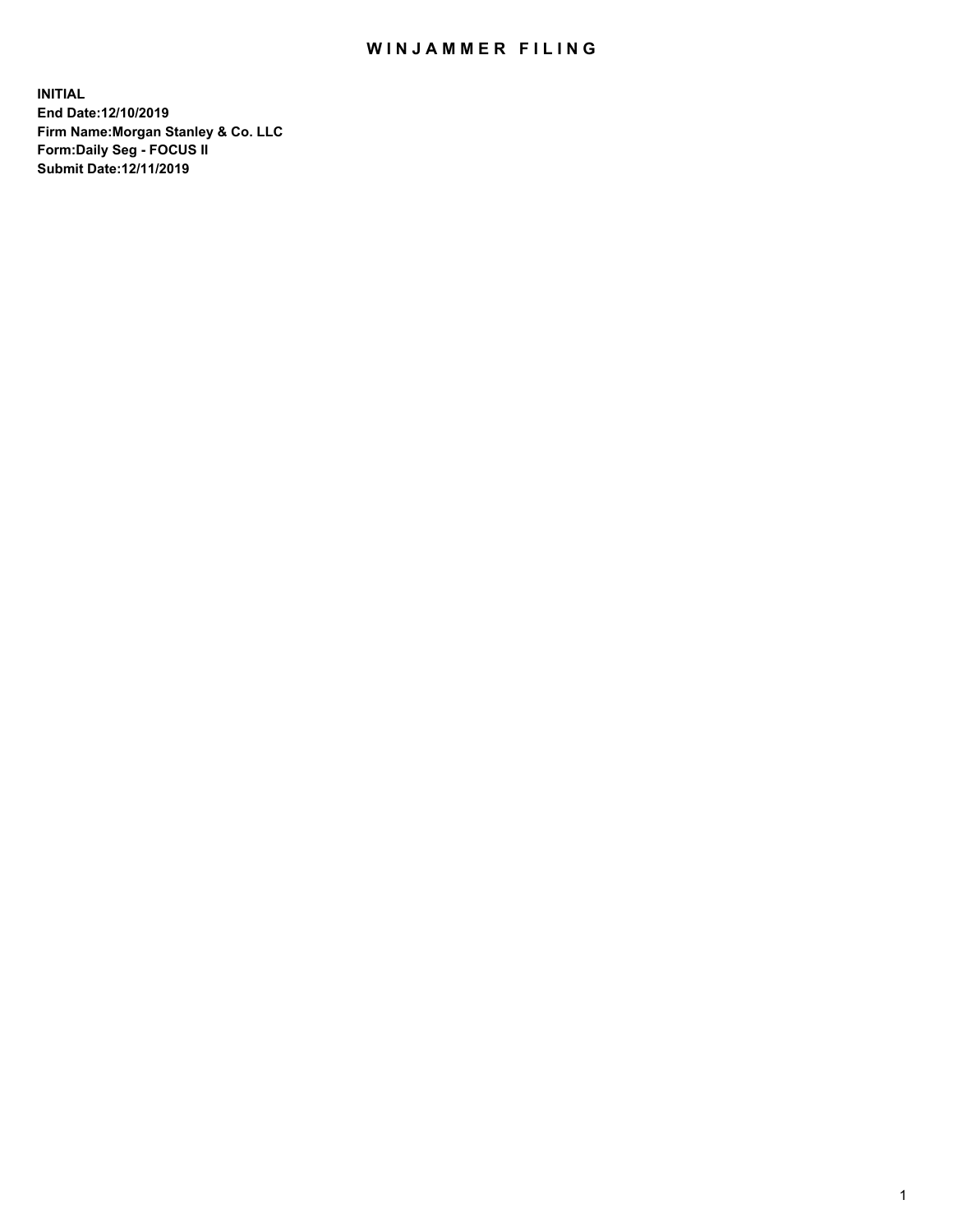**INITIAL End Date:12/10/2019 Firm Name:Morgan Stanley & Co. LLC Form:Daily Seg - FOCUS II Submit Date:12/11/2019 Daily Segregation - Cover Page**

| Name of Company                                                                                                                                                                                                                                                                                                                | Morgan Stanley & Co. LLC                               |
|--------------------------------------------------------------------------------------------------------------------------------------------------------------------------------------------------------------------------------------------------------------------------------------------------------------------------------|--------------------------------------------------------|
| <b>Contact Name</b>                                                                                                                                                                                                                                                                                                            | <b>Ikram Shah</b>                                      |
| <b>Contact Phone Number</b>                                                                                                                                                                                                                                                                                                    | 212-276-0963                                           |
| <b>Contact Email Address</b>                                                                                                                                                                                                                                                                                                   | Ikram.shah@morganstanley.com                           |
| FCM's Customer Segregated Funds Residual Interest Target (choose one):<br>a. Minimum dollar amount: ; or<br>b. Minimum percentage of customer segregated funds required:% ; or<br>c. Dollar amount range between: and; or<br>d. Percentage range of customer segregated funds required between:% and%.                         | 235,000,000<br><u>0</u><br>00<br>00                    |
| FCM's Customer Secured Amount Funds Residual Interest Target (choose one):<br>a. Minimum dollar amount: ; or<br>b. Minimum percentage of customer secured funds required:%; or<br>c. Dollar amount range between: and; or<br>d. Percentage range of customer secured funds required between: % and %.                          | 140,000,000<br><u>0</u><br><u>00</u><br>0 <sub>0</sub> |
| FCM's Cleared Swaps Customer Collateral Residual Interest Target (choose one):<br>a. Minimum dollar amount: ; or<br>b. Minimum percentage of cleared swaps customer collateral required:% ; or<br>c. Dollar amount range between: and; or<br>d. Percentage range of cleared swaps customer collateral required between:% and%. | 92,000,000<br><u>0</u><br>0 Q<br>00                    |

Attach supporting documents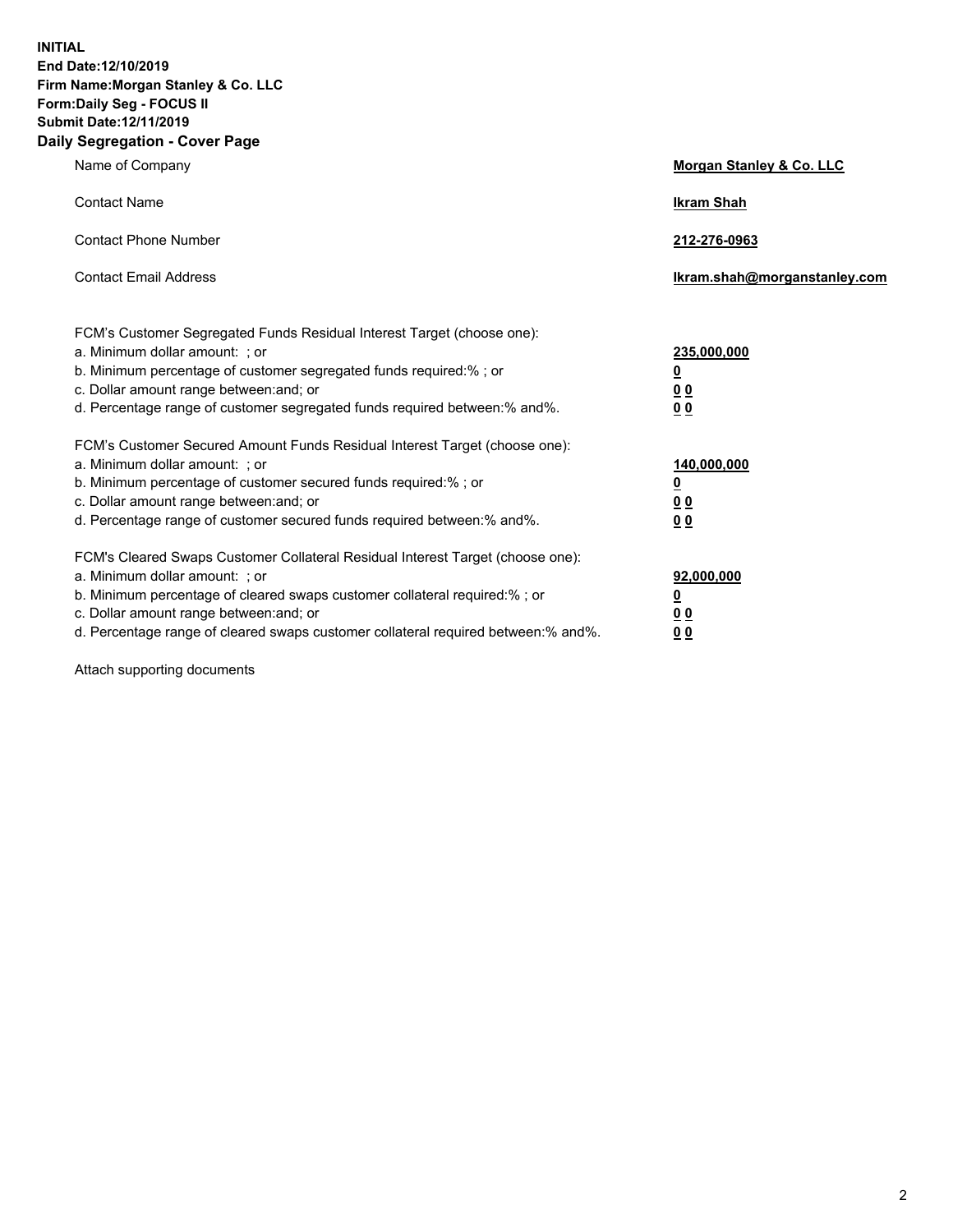## **INITIAL End Date:12/10/2019 Firm Name:Morgan Stanley & Co. LLC Form:Daily Seg - FOCUS II Submit Date:12/11/2019**

## **Daily Segregation - Secured Amounts**

Foreign Futures and Foreign Options Secured Amounts Amount required to be set aside pursuant to law, rule or regulation of a foreign government or a rule of a self-regulatory organization authorized thereunder 1. Net ledger balance - Foreign Futures and Foreign Option Trading - All Customers A. Cash **3,000,307,303** [7315] B. Securities (at market) **2,365,254,752** [7317] 2. Net unrealized profit (loss) in open futures contracts traded on a foreign board of trade **150,846,556** [7325] 3. Exchange traded options a. Market value of open option contracts purchased on a foreign board of trade **5,395,269** [7335] b. Market value of open contracts granted (sold) on a foreign board of trade **-9,280,780** [7337] 4. Net equity (deficit) (add lines 1. 2. and 3.) **5,512,523,100** [7345] 5. Account liquidating to a deficit and account with a debit balances - gross amount **105,492,354** [7351] Less: amount offset by customer owned securities **-103,406,159** [7352] **2,086,195** 6. Amount required to be set aside as the secured amount - Net Liquidating Equity Method (add lines 4 and 5) 7. Greater of amount required to be set aside pursuant to foreign jurisdiction (above) or line 6. FUNDS DEPOSITED IN SEPARATE REGULATION 30.7 ACCOUNTS 1. Cash in banks A. Banks located in the United States **331,380,495** [7500] B. Other banks qualified under Regulation 30.7 **386,492,941** [7520] **717,873,436**

- 2. Securities
	- A. In safekeeping with banks located in the United States **548,656,424** [7540]
	- B. In safekeeping with other banks qualified under Regulation 30.7 **0** [7560] **548,656,424** [7570]
- 3. Equities with registered futures commission merchants
	-
	- B. Securities **0** [7590]
	- C. Unrealized gain (loss) on open futures contracts **-572,858** [7600]
	- D. Value of long option contracts **0** [7610]
- E. Value of short option contracts **0** [7615] **7,253,905** [7620]
- 4. Amounts held by clearing organizations of foreign boards of trade
	- A. Cash **0** [7640]
	- B. Securities **0** [7650]
	- C. Amount due to (from) clearing organization daily variation **0** [7660]
	- D. Value of long option contracts **0** [7670]
	- E. Value of short option contracts **0** [7675] **0** [7680]
- 5. Amounts held by members of foreign boards of trade
	-
	-
	- C. Unrealized gain (loss) on open futures contracts **151,419,414** [7720]
	- D. Value of long option contracts **5,395,269** [7730]
	- E. Value of short option contracts **-9,280,780** [7735] **4,432,285,968**
- 6. Amounts with other depositories designated by a foreign board of trade **0** [7760]
- 7. Segregated funds on hand **0** [7765]
- 8. Total funds in separate section 30.7 accounts **5,706,069,733** [7770]
- 9. Excess (deficiency) Set Aside for Secured Amount (subtract line 7 Secured Statement Page 1 from Line 8)
- 10. Management Target Amount for Excess funds in separate section 30.7 accounts **140,000,000** [7780]
- 11. Excess (deficiency) funds in separate 30.7 accounts over (under) Management Target **51,460,438** [7785]

**0** [7305]

[7354] **5,514,609,295** [7355]

**5,514,609,295** [7360]

[7530]

A. Cash **7,826,763** [7580]

 A. Cash **2,468,153,737** [7700] B. Securities **1,816,598,328** [7710] [7740] **191,460,438** [7380]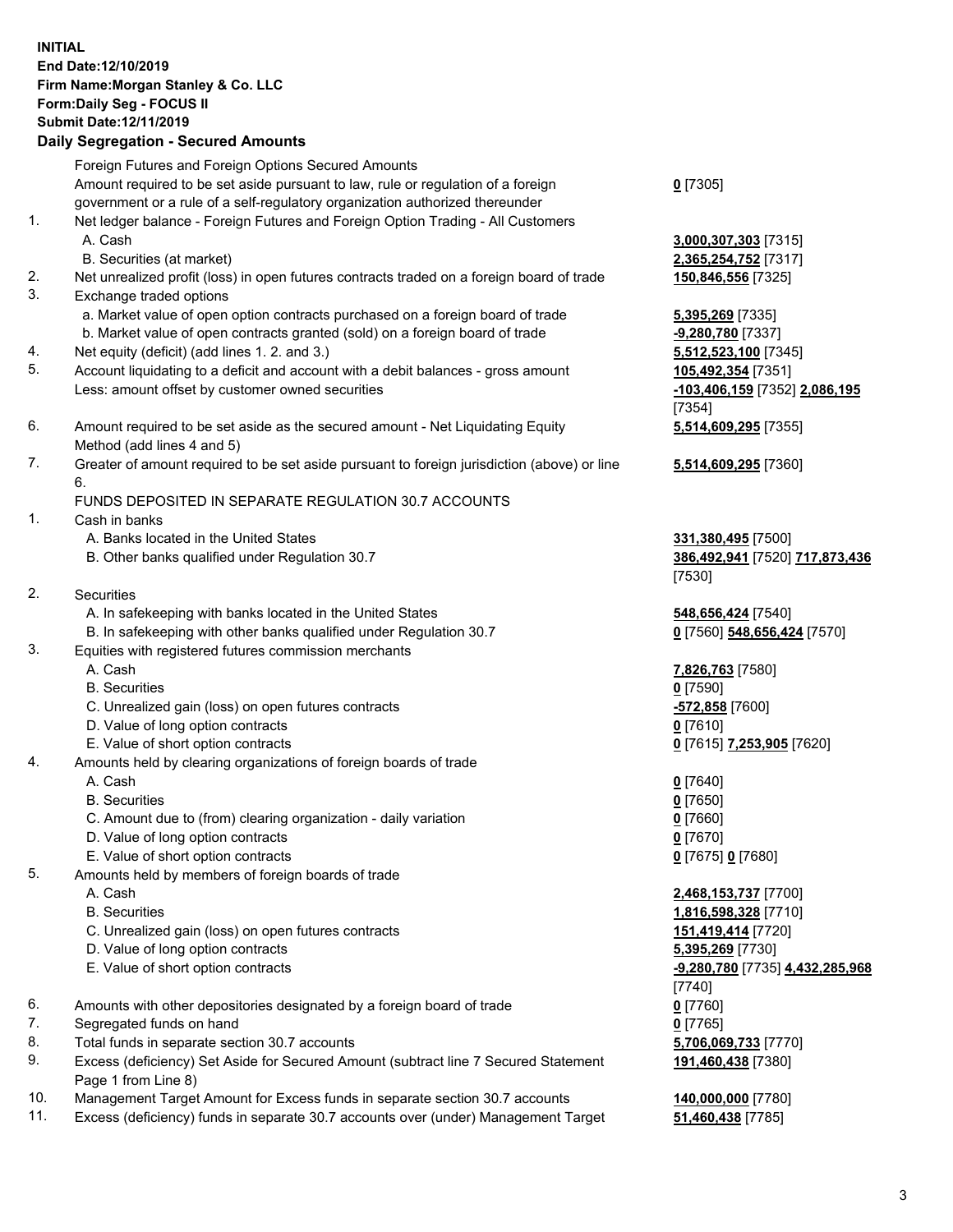|     | <b>INITIAL</b><br>End Date: 12/10/2019<br>Firm Name: Morgan Stanley & Co. LLC<br>Form: Daily Seg - FOCUS II<br>Submit Date: 12/11/2019<br>Daily Segregation - Segregation Statement |                                                  |
|-----|-------------------------------------------------------------------------------------------------------------------------------------------------------------------------------------|--------------------------------------------------|
|     | SEGREGATION REQUIREMENTS(Section 4d(2) of the CEAct)                                                                                                                                |                                                  |
| 1.  | Net ledger balance                                                                                                                                                                  |                                                  |
|     | A. Cash                                                                                                                                                                             | 9,232,198,548 [7010]                             |
|     | B. Securities (at market)                                                                                                                                                           | 6,152,919,731 [7020]                             |
| 2.  | Net unrealized profit (loss) in open futures contracts traded on a contract market                                                                                                  | 1,001,679,856 [7030]                             |
| 3.  | Exchange traded options                                                                                                                                                             |                                                  |
|     | A. Add market value of open option contracts purchased on a contract market                                                                                                         | 343,309,141 [7032]                               |
|     | B. Deduct market value of open option contracts granted (sold) on a contract market                                                                                                 | -265,242,190 [7033]                              |
| 4.  | Net equity (deficit) (add lines 1, 2 and 3)                                                                                                                                         | 16,464,865,086 [7040]                            |
| 5.  | Accounts liquidating to a deficit and accounts with                                                                                                                                 |                                                  |
|     | debit balances - gross amount                                                                                                                                                       | 124,446,646 [7045]                               |
|     | Less: amount offset by customer securities                                                                                                                                          | <u>-123,535,716</u> [7047] <u>910,930</u> [7050] |
| 6.  | Amount required to be segregated (add lines 4 and 5)                                                                                                                                | 16,465,776,016 [7060]                            |
|     | FUNDS IN SEGREGATED ACCOUNTS                                                                                                                                                        |                                                  |
| 7.  | Deposited in segregated funds bank accounts                                                                                                                                         |                                                  |
|     | A. Cash                                                                                                                                                                             | 3,736,746,278 [7070]                             |
|     | B. Securities representing investments of customers' funds (at market)                                                                                                              | $0$ [7080]                                       |
|     | C. Securities held for particular customers or option customers in lieu of cash (at                                                                                                 | 768,299,805 [7090]                               |
|     | market)                                                                                                                                                                             |                                                  |
| 8.  | Margins on deposit with derivatives clearing organizations of contract markets                                                                                                      |                                                  |
|     | A. Cash                                                                                                                                                                             | 6,661,709,174 [7100]                             |
|     | B. Securities representing investments of customers' funds (at market)                                                                                                              | $0$ [7110]                                       |
|     | C. Securities held for particular customers or option customers in lieu of cash (at<br>market)                                                                                      | 5,384,619,926 [7120]                             |
| 9.  | Net settlement from (to) derivatives clearing organizations of contract markets                                                                                                     | 111,934,240 [7130]                               |
| 10. | Exchange traded options                                                                                                                                                             |                                                  |
|     | A. Value of open long option contracts                                                                                                                                              | 343,309,141 [7132]                               |
|     | B. Value of open short option contracts                                                                                                                                             | -265,242,190 [7133]                              |
| 11. | Net equities with other FCMs                                                                                                                                                        |                                                  |
|     | A. Net liquidating equity                                                                                                                                                           | 10,221,007 [7140]                                |
|     | B. Securities representing investments of customers' funds (at market)                                                                                                              | 0 [7160]                                         |
|     | C. Securities held for particular customers or option customers in lieu of cash (at<br>market)                                                                                      | $0$ [7170]                                       |
| 12. | Segregated funds on hand                                                                                                                                                            | $0$ [7150]                                       |
| 13. | Total amount in segregation (add lines 7 through 12)                                                                                                                                | 16,751,597,381 [7180]                            |
| 14. | Excess (deficiency) funds in segregation (subtract line 6 from line 13)                                                                                                             | 285,821,365 [7190]                               |
| 15. | Management Target Amount for Excess funds in segregation                                                                                                                            | 235,000,000 [7194]                               |
| 16. | Excess (deficiency) funds in segregation over (under) Management Target Amount                                                                                                      | 50,821,365 [7198]                                |

Excess